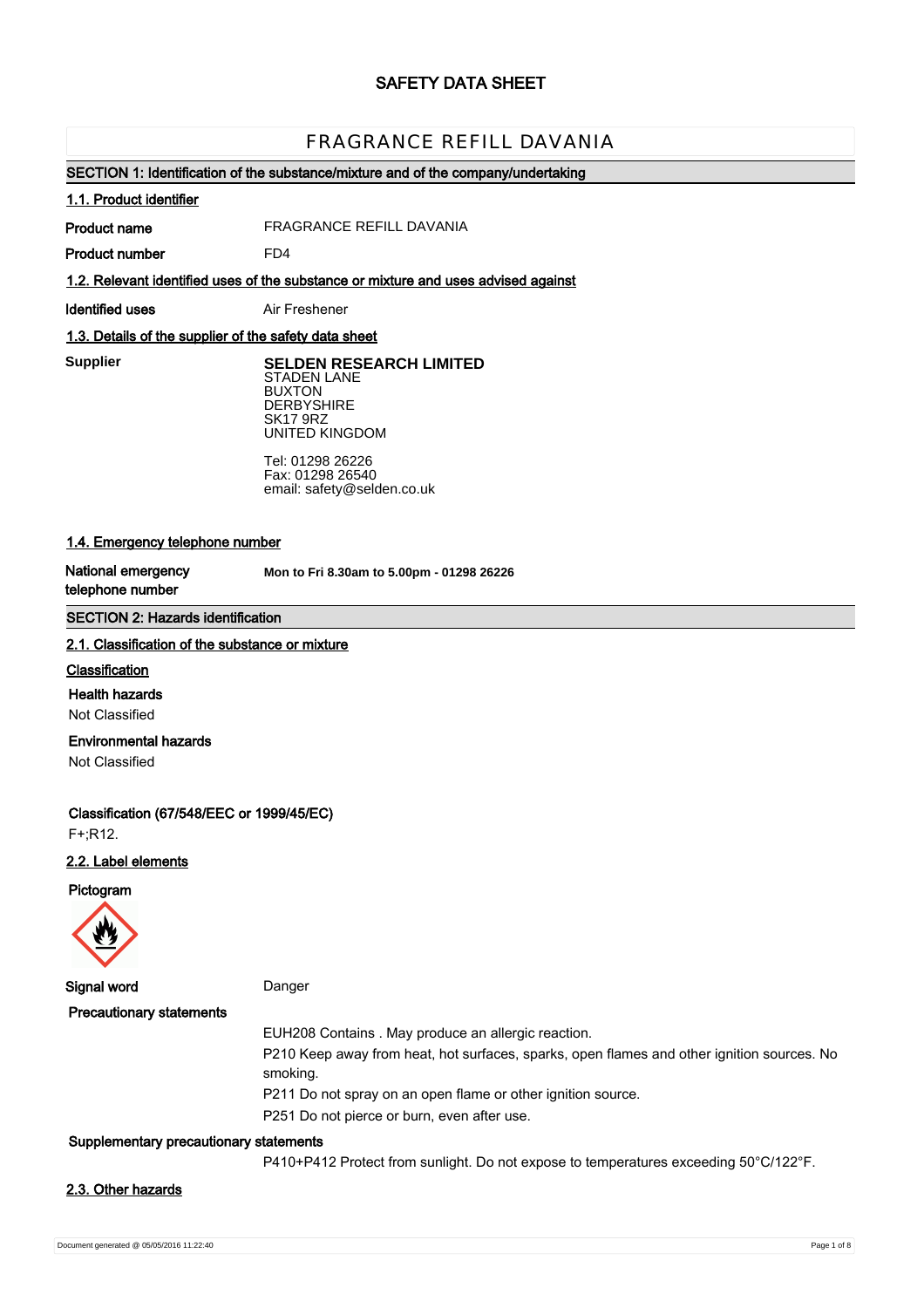PRESSURISED CONTAINER - increase in temperature to greater than 50C will cause internal pressure to rise potentially causing bursting/explosion.

# **SECTION 3: Composition/information on ingredients**

**3.2. Mixtures**

| <b>BUTANE</b>                                                                      | 60-100%                                               |
|------------------------------------------------------------------------------------|-------------------------------------------------------|
| CAS number: 106-97-8 EC number: 203-448-7                                          |                                                       |
|                                                                                    |                                                       |
| Classification<br>Flam. Gas 1 - H220                                               | Classification (67/548/EEC or 1999/45/EC)<br>$F+;R12$ |
| Press. Gas, Liquefied - H280                                                       |                                                       |
|                                                                                    |                                                       |
| <b>ETHANOL</b>                                                                     | 5-10%                                                 |
| CAS number: 64-17-5 EC number: 200-578-6                                           |                                                       |
| Classification                                                                     | Classification (67/548/EEC or 1999/45/EC)             |
| Flam. Liq. 2 - H225                                                                | F; R11                                                |
|                                                                                    |                                                       |
| (L) Hexyl Cinnamyl                                                                 | 1%                                                    |
| CAS number: 101-86-0 EC number: 202-983-3                                          |                                                       |
| Classification                                                                     | Classification (67/548/EEC or 1999/45/EC)             |
| <b>Skin Sens. 1 - H317</b>                                                         | Xi;R38. R43.                                          |
| Skin Sens. 1 - H317                                                                |                                                       |
| Aquatic Chronic 2 - H411                                                           |                                                       |
|                                                                                    |                                                       |
| coumarin                                                                           | 1%                                                    |
| CAS number: 91-64-5 EC number: 202-086-7                                           |                                                       |
| Classification                                                                     | Classification (67/548/EEC or 1999/45/EC)             |
| Acute Tox. 4 - H302                                                                | Xn;R22. R43.                                          |
| Skin Sens. 1 - H317                                                                |                                                       |
| Butylphenyl methylpropional                                                        | 1%                                                    |
| <b>CAS number: 80-54-6 EC number: 201-289-8</b>                                    |                                                       |
|                                                                                    |                                                       |
| Classification                                                                     | Classification (67/548/EEC or 1999/45/EC)             |
| Acute Tox. 4 - H302                                                                | Xn;R22. Repr. Cat. 3;R62. Xi;R38. N;R51/53. R43.      |
| Skin Irrit. 2 - H315                                                               |                                                       |
| Skin Sens. 1 - H317                                                                |                                                       |
| Repr. 2 - H361f                                                                    |                                                       |
| Aquatic Chronic 2 - H411                                                           |                                                       |
| Ethylene brassylate                                                                | 1%                                                    |
| CAS number: 105-95-3<br>EC number: 203-347-8                                       |                                                       |
| Classification                                                                     | Classification (67/548/EEC or 1999/45/EC)             |
| Skin Irrit. 2 - H315                                                               | N;R51/53.                                             |
| Aquatic Chronic 2 - H411                                                           |                                                       |
| The Full Text for all R-Phrases and Hazard Statements are Displayed in Section 16. |                                                       |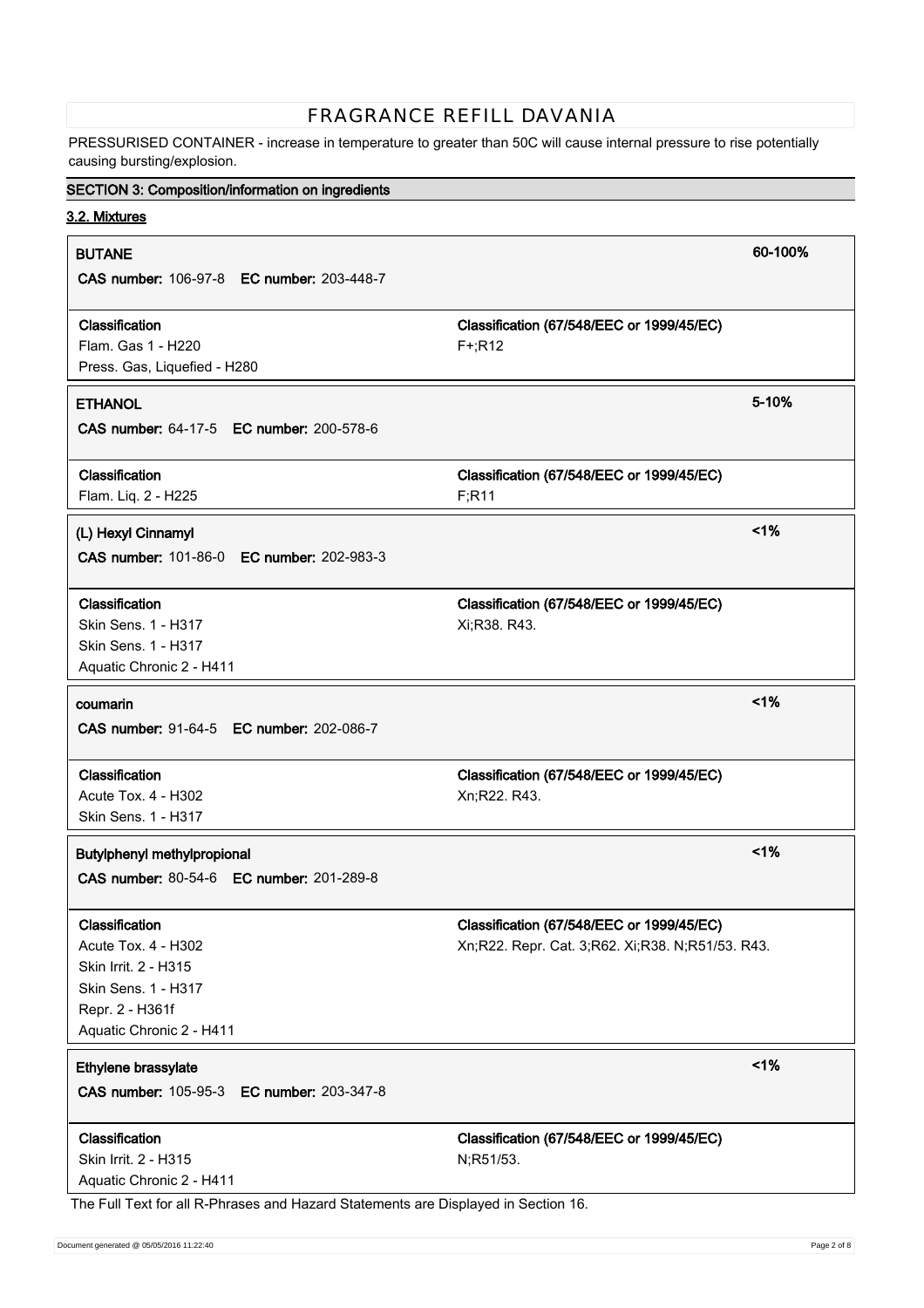# **SECTION 4: First aid measures**

# **4.1. Description of first aid measures**

## **Inhalation**

Move affected person to fresh air at once. Keep affected person warm and at rest. Get medical attention immediately.

### **Ingestion**

Rinse mouth thoroughly with water. Give plenty of water to drink. Get medical attention.

#### **Skin contact**

Wash skin thoroughly with soap and water. Get medical attention if any discomfort continues.

### **Eye contact**

If liquid has entered the eyes, proceed as follows. Remove any contact lenses and open eyelids wide apart. Continue to rinse for at least 15 minutes. Continue to rinse for at least 15 minutes. Get medical attention if any discomfort continues.

### **4.2. Most important symptoms and effects, both acute and delayed**

# **General information**

The severity of the symptoms described will vary dependent on the concentration and the length of exposure.

### **Inhalation**

Vapours may cause headache, fatigue, dizziness and nausea.

### **Ingestion**

May cause chemical burns in mouth and throat. May cause stomach pain or vomiting.

### **Skin contact**

Prolonged or repeated contact with skin may cause irritation, redness and dermatitis.

# **Eye contact**

Irritation of eyes and mucous membranes.

# **4.3. Indication of any immediate medical attention and special treatment needed**

#### **Notes for the doctor**

Treat symptomatically.

#### **SECTION 5: Firefighting measures**

# **5.1. Extinguishing media**

#### **Suitable extinguishing media**

Extinguish with the following media: Powder. Dry chemicals, sand, dolomite etc. Water spray, fog or mist.

# **5.2. Special hazards arising from the substance or mixture**

#### **Specific hazards**

Containers can burst violently or explode when heated, due to excessive pressure build-up.

#### **5.3. Advice for firefighters**

# **Protective actions during firefighting**

Containers close to fire should be removed or cooled with water. Use water to keep fire exposed containers cool and disperse vapours.

#### **Special protective equipment for firefighters**

Wear positive-pressure self-contained breathing apparatus (SCBA) and appropriate protective clothing.

### **SECTION 6: Accidental release measures**

# **6.1. Personal precautions, protective equipment and emergency procedures**

#### **Personal precautions**

For personal protection, see Section 8.

# **6.2. Environmental precautions**

# **Environmental precautions**

Any spillage needs to be contained and not allowed to enter water courses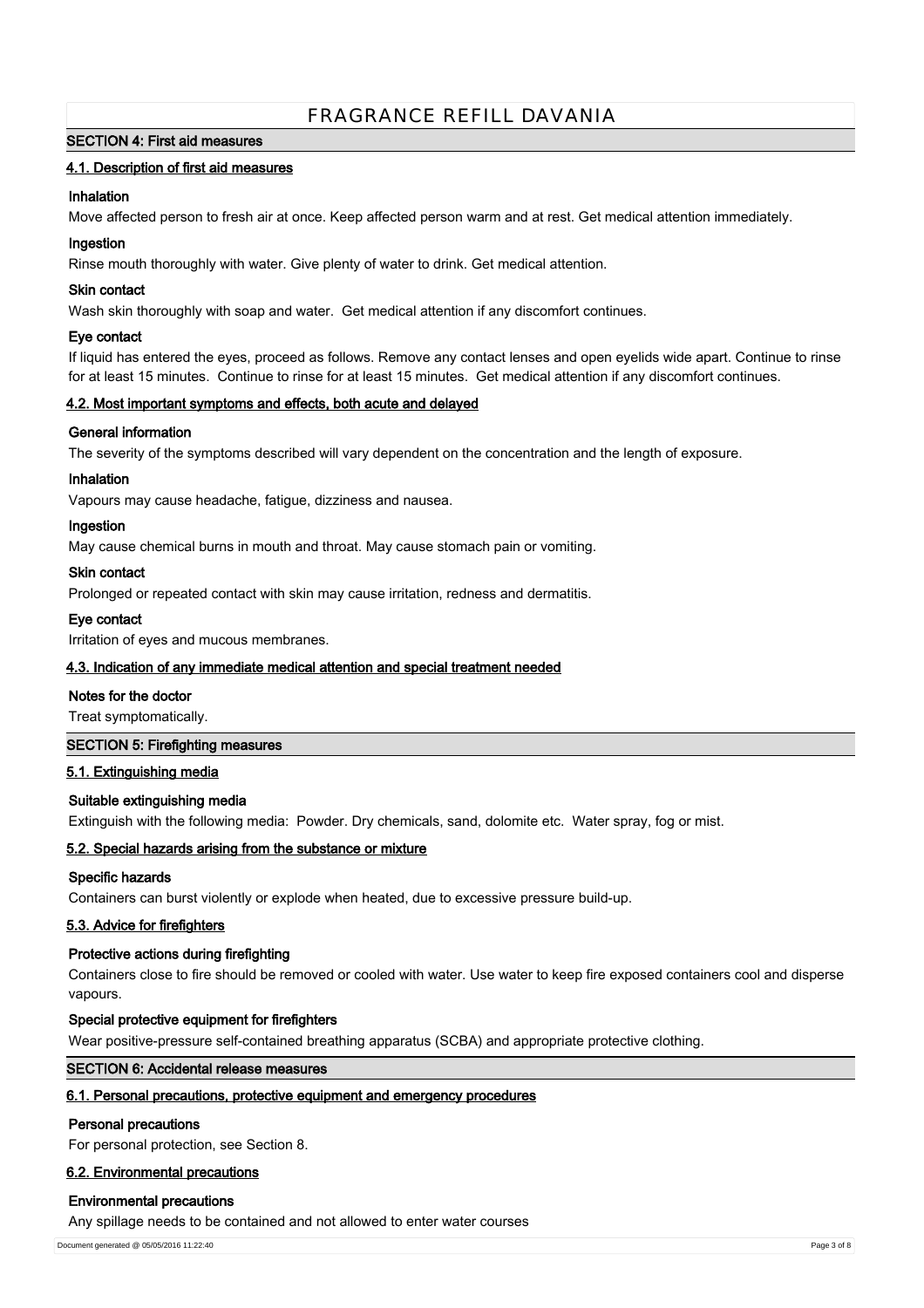# **6.3. Methods and material for containment and cleaning up**

#### **Methods for cleaning up**

Wear suitable protective equipment, including gloves, goggles/face shield, respirator, boots, clothing or apron, as appropriate. Eliminate all sources of ignition. No smoking, sparks, flames or other sources of ignition near spillage. Provide adequate ventilation. If leakage cannot be stopped, evacuate area.

# **6.4. Reference to other sections**

#### **Reference to other sections**

For personal protection, see Section 8. For waste disposal, see Section 13.

# **SECTION 7: Handling and storage**

### **7.1. Precautions for safe handling**

### **Usage precautions**

Keep away from heat, sparks and open flame. Avoid spilling. Avoid contact with skin and eyes. Provide adequate ventilation. Avoid inhalation of vapours. Use approved respirator if air contamination is above an acceptable level.

### **7.2. Conditions for safe storage, including any incompatibilities**

### **Storage precautions**

Aerosol cans: Must not be exposed to direct sunlight or temperatures above 50°C.

# **7.3. Specific end use(s)**

### **Specific end use(s)**

The identified uses for this product are detailed in Section 1.2.

### **Usage description**

See product label for detailed usage and instructions.

# **SECTION 8: Exposure Controls/personal protection**

#### **8.1. Control parameters**

#### **Occupational exposure limits**

#### **BUTANE**

Long-term exposure limit (8-hour TWA): WEL 600 ppm 1450 mg/m3 Short-term exposure limit (15-minute): WEL 750 ppm 1810 mg/m3

# **ETHANOL**

Long-term exposure limit (8-hour TWA): WEL 1000 ppm 1920 mg/m3 Short-term exposure limit (15-minute): WEL

WEL = Workplace Exposure Limit

#### **Ingredient comments**

WEL = Workplace Exposure Limits

# **8.2. Exposure controls**

#### **Protective equipment**





#### **Appropriate engineering controls**

Provide adequate general and local exhaust ventilation.

#### **Eye/face protection**

The following protection should be worn: Chemical splash goggles.

#### **Hand protection**

Use protective gloves.

### **Other skin and body protection**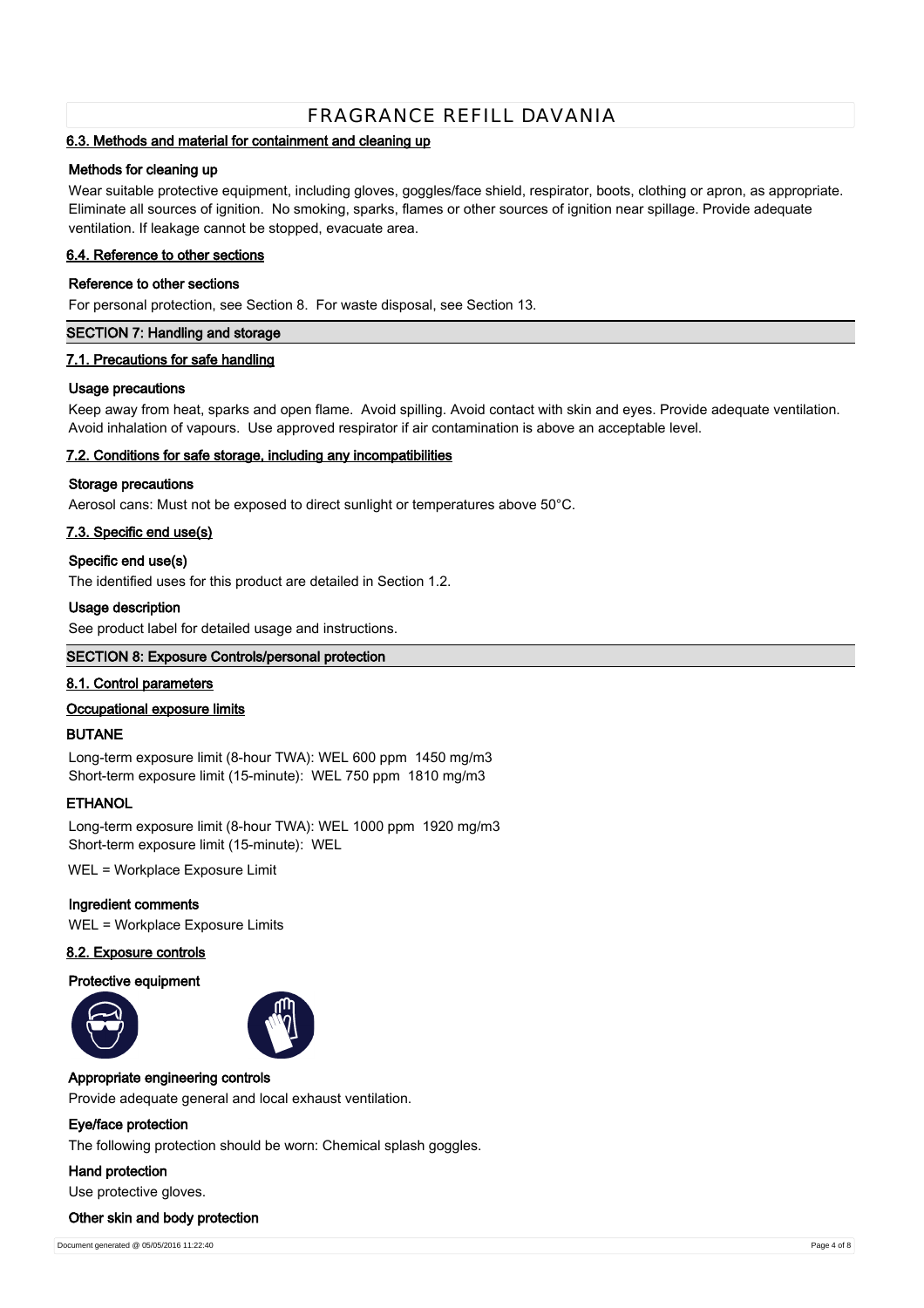General workwear only

# **Hygiene measures**

DO NOT SMOKE IN WORK AREA!

## **SECTION 9: Physical and Chemical Properties**

#### **9.1. Information on basic physical and chemical properties**

#### **Appearance**

Aerosol.

#### **Odour**

fragrant

#### **pH**

Not applicable.

### **Flash point**

 $-74^{\circ}$ C

### **Upper/lower flammability or explosive limits**

: 1.8

# **Auto-ignition temperature**

+ 405°C

# **Comments**

Information given relates to total aerosol container contents.

# **9.2. Other information**

### **Other information**

None.

#### **SECTION 10: Stability and reactivity**

# **10.1. Reactivity**

May react with other cleaning chemicals. For specific reactions refer to Section 10.5

# **10.2. Chemical stability**

**Stability**

Stable at normal ambient temperatures.

# **10.3. Possibility of hazardous reactions**

Not known.

# **10.4. Conditions to avoid**

Avoid heat, flames and other sources of ignition.

# **10.5. Incompatible materials**

# **Materials to avoid**

No specific material or group of materials is likely to react with the product to produce a hazardous situation.

#### **10.6. Hazardous decomposition products**

Fire creates: Toxic gases/vapours/fumes of: Carbon monoxide (CO). Carbon dioxide (CO2).

### **SECTION 11: Toxicological information**

#### **11.1. Information on toxicological effects**

# **Toxicological effects**

No toxicological data is available for this mixture, however data can be provided for specific raw materials upon request.

# **Inhalation**

May cause respiratory system irritation. Vapours may cause headache, fatigue, dizziness and nausea. Prolonged inhalation of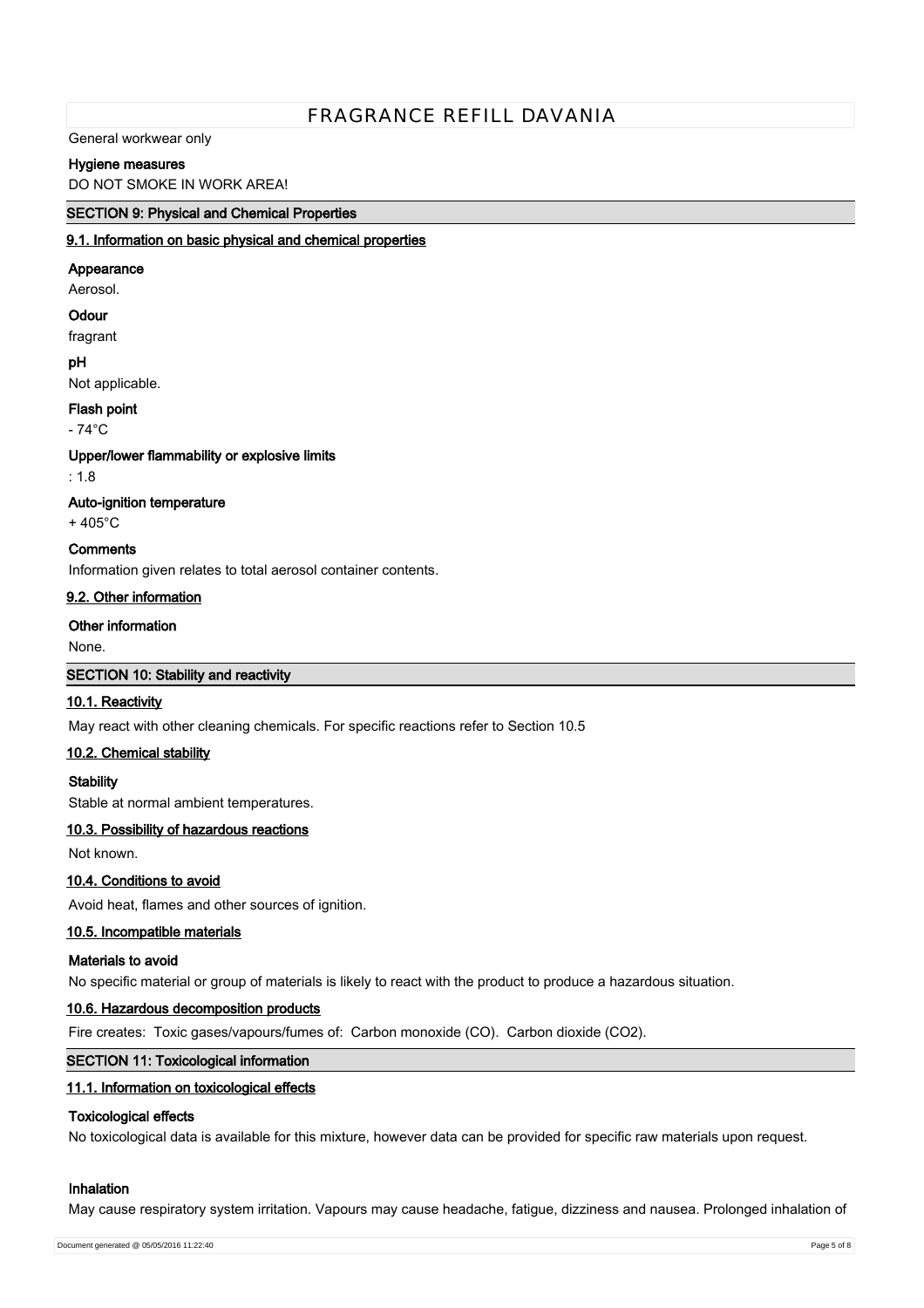high concentrations may damage respiratory system.

# **Ingestion**

May cause burns in mucous membranes, throat, oesophagus and stomach. May cause stomach pain or vomiting.

### **Skin contact**

Prolonged or repeated exposure may cause severe irritation. Product has a defatting effect on skin. Repeated exposure may cause skin dryness or cracking. May cause allergic contact eczema.

### **Eye contact**

Irritation of eyes and mucous membranes.

# **SECTION 12: Ecological Information**

### **Ecotoxicity**

The product is not expected to be toxic to aquatic organisms.

# **12.1. Toxicity**

Aquatic toxicity has not been carried out on this product. Data for raw materials contained in this product, when available, can be provided when necessary.

# **12.2. Persistence and degradability**

# **Persistence and degradability**

The product is expected to be biodegradable.

# **12.3. Bioaccumulative potential**

The product does not contain any substances expected to be bioaccumulating.

# **12.4. Mobility in soil**

# **Mobility**

The product contains volatile organic compounds (VOCs) which will evaporate easily from all surfaces.

# **12.5. Results of PBT and vPvB assessment**

This product does not contain any substances classified as PBT or vPvB.

# **12.6. Other adverse effects**

None known.

# **SECTION 13: Disposal considerations**

# **13.1. Waste treatment methods**

# **Disposal methods**

Empty containers must not be punctured or incinerated because of the risk of an explosion. Dispose of waste to licensed waste disposal site in accordance with the requirements of the local Waste Disposal Authority.

| <b>SECTION 14: Transport information</b> |                                                                                                            |  |
|------------------------------------------|------------------------------------------------------------------------------------------------------------|--|
| General                                  | LIMITED QUANTITIES for ADR/RID/IMDG. (Not for transportation via air (ICAO/IATA) as<br>Limited Quantities) |  |
| 14.1. UN number                          |                                                                                                            |  |
| UN No. (ADR/RID)                         | 1950                                                                                                       |  |
| UN No. (IMDG)                            | 1950                                                                                                       |  |
| UN No. (ICAO)                            | 1950                                                                                                       |  |
| 14.2. UN proper shipping name            |                                                                                                            |  |
| Proper shipping name<br>(ADR/RID)        | AEROSOLS, FLAMMABLE                                                                                        |  |
| Proper shipping name<br>(IMDG)           | AEROSOLS, FLAMMABLE                                                                                        |  |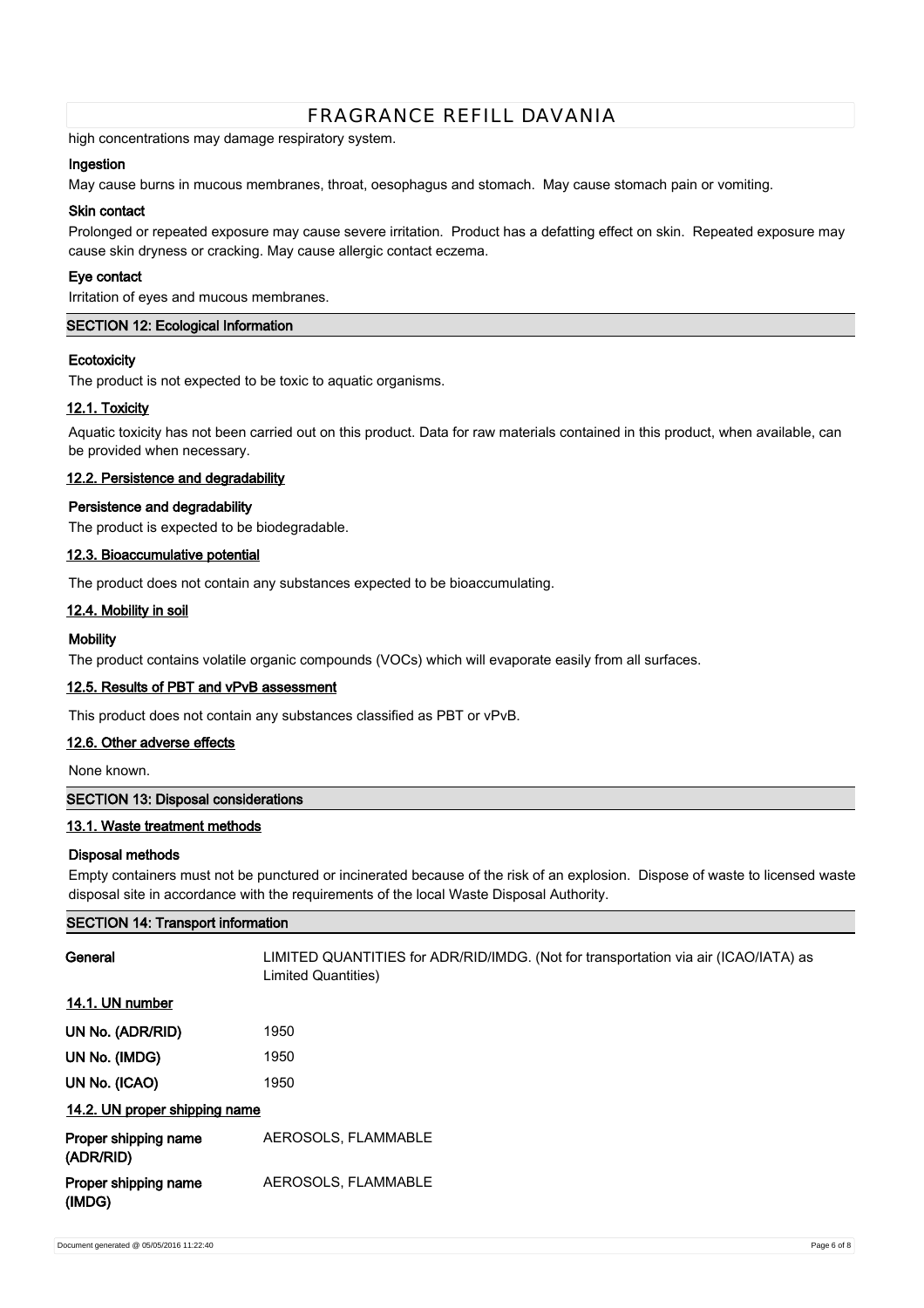| <b>Proper shipping name</b> AEROSOLS, FLAMMABLE<br>(ICAO) |                                                                                                      |
|-----------------------------------------------------------|------------------------------------------------------------------------------------------------------|
| <b>Proper shipping name (ADN)</b> AEROSOLS, FLAMMABLE     |                                                                                                      |
| 14.3. Transport hazard class(es)                          |                                                                                                      |
| ADR/RID class                                             | 2                                                                                                    |
| <b>IMDG class</b>                                         | 2.1                                                                                                  |
| ICAO class/division                                       | 2.1                                                                                                  |
| 14.4. Packing group                                       |                                                                                                      |
| 14.5. Environmental hazards                               |                                                                                                      |
| 14.6. Special precautions for user                        |                                                                                                      |
|                                                           | 14.7. Transport in bulk according to Annex II of MARPOL73/78 and the IBC Code                        |
| <b>SECTION 15: Regulatory information</b>                 |                                                                                                      |
|                                                           | 15.1. Safety, health and environmental regulations/legislation specific for the substance or mixture |
| <b>National regulations</b>                               |                                                                                                      |

Control of Substances Hazardous to Health Regulations 2002 (as amended). The Chemicals (Hazard Information and Packaging for Supply) Regulations 2009 (S.I 2009 No. 716).

# **EU legislation**

System of specific information relating to Dangerous Preparations. 2001/58/EC. Dangerous Preparations Directive 1999/45/EC. Regulation (EC) No 1907/2006 of the European Parliament and of the Council of 18 December 2006 concerning the Registration, Evaluation, Authorisation and Restriction of Chemicals (REACH) (as amended). Regulation (EC) No 1272/2008 of the European Parliament and of the Council of 16 December 2008 on classification, labelling and packaging of substances and mixtures (as amended).

#### **Guidance**

Workplace Exposure Limits EH40. Introduction to Local Exhaust Ventilation HS(G)37. CHIP for everyone HSG228. Approved Classification and Labelling Guide (Sixth edition) L131.

#### **15.2. Chemical safety assessment**

No chemical assessment has been carried out as this Safety Data Sheet is for a mixture.

#### **SECTION 16: Other information**

#### **General information**

The following risk phrases relate to the raw materials in the product and not the product itself:-

#### **Revision comments**

Safety Data Sheet revised to be in accordance with EU Regulation No 453/2010 - REACH Regulations.

| Revision date             | 20/05/2013                                                                                            |
|---------------------------|-------------------------------------------------------------------------------------------------------|
| <b>Revision</b>           | 1                                                                                                     |
| Risk phrases in full      |                                                                                                       |
|                           | R11 Highly flammable                                                                                  |
|                           | R <sub>12</sub> Extremely flammable.                                                                  |
|                           | R22 Harmful if swallowed.                                                                             |
|                           | R38 Irritating to skin.                                                                               |
|                           | R43 May cause sensitisation by skin contact.                                                          |
|                           | R51/53 Toxic to aquatic organisms, may cause long-term adverse effects in the aquatic<br>environment. |
|                           | R62 Possible risk of impaired fertility.                                                              |
| Hazard statements in full |                                                                                                       |